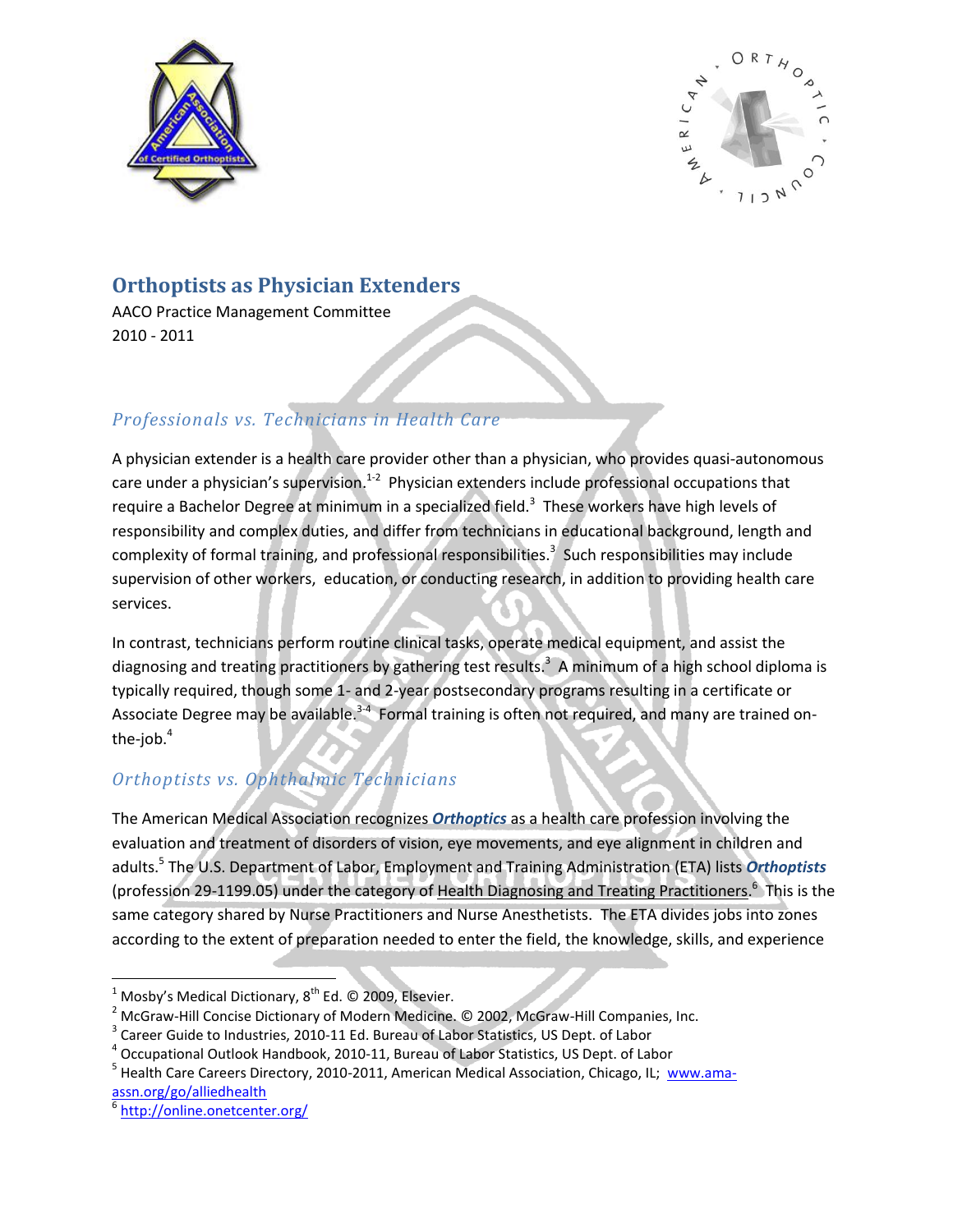



necessary, the tasks, work activities, work context, and tools and technology used in the execution of duties. There are five such "Job Zones". *Orthoptics* is categorized in Zone Five: Extensive Preparation Needed.<sup>6</sup>

Ophthalmic technicians (profession 29-2099.03) fall under the category of Health Technologists and Technicians, Other. Other examples in this category are Nurse Midwives and Hearing Aid Specialists. Ophthalmic technicians are categorized in Zone Three: Medium Preparation Needed.<sup>6</sup>

## *Education and Credentialing*

The American Orthoptic Council (AOC)<sup>7</sup> establishes the requirements for education in *Orthoptics*, accredits teaching programs able to meet those requirements, examines and certifies candidates who complete training, sets continuing education goals for periodic recertification, and oversees the ethical aspects of orthoptic practice in the United States. The AOC consists of representatives of the American Academy of Ophthalmology, the American Association for Pediatric Ophthalmology and Strabismus, the American Association of Certified Orthoptists, the American Ophthalmological Society, and the Canadian Orthoptic Council.

A baccalaureate degree is required for entrance into an orthoptic program. Orthoptic students must complete a 24-month program of study in an accredited Orthoptic Program, and successfully pass both a written and an oral/practical board examination given by the AOC in order to obtain national certification. The certificate issued by the Council signifies that the *Certified Orthoptist* has successfully completed the training and examination process, has met the standards for certification, and is ethically and otherwise in good standing. Orthoptists must re-certify every three years, showing proof of continuing education that includes attendance at scientific meetings.

*Orthoptists* are physician extenders who function in a manner similar to the nurse practitioner or physician assistant. *Certified Orthoptists* have the technical expertise necessary to evaluate and diagnose disorders of binocular vision and ocular motility. They are also certified to design and manage a program of non-surgical management of these disorders, under the indirect supervision of an ophthalmologist.

 $\overline{\phantom{a}}$ 

<sup>7</sup> [www.orthoptics.org](http://www.orthoptics.org/)